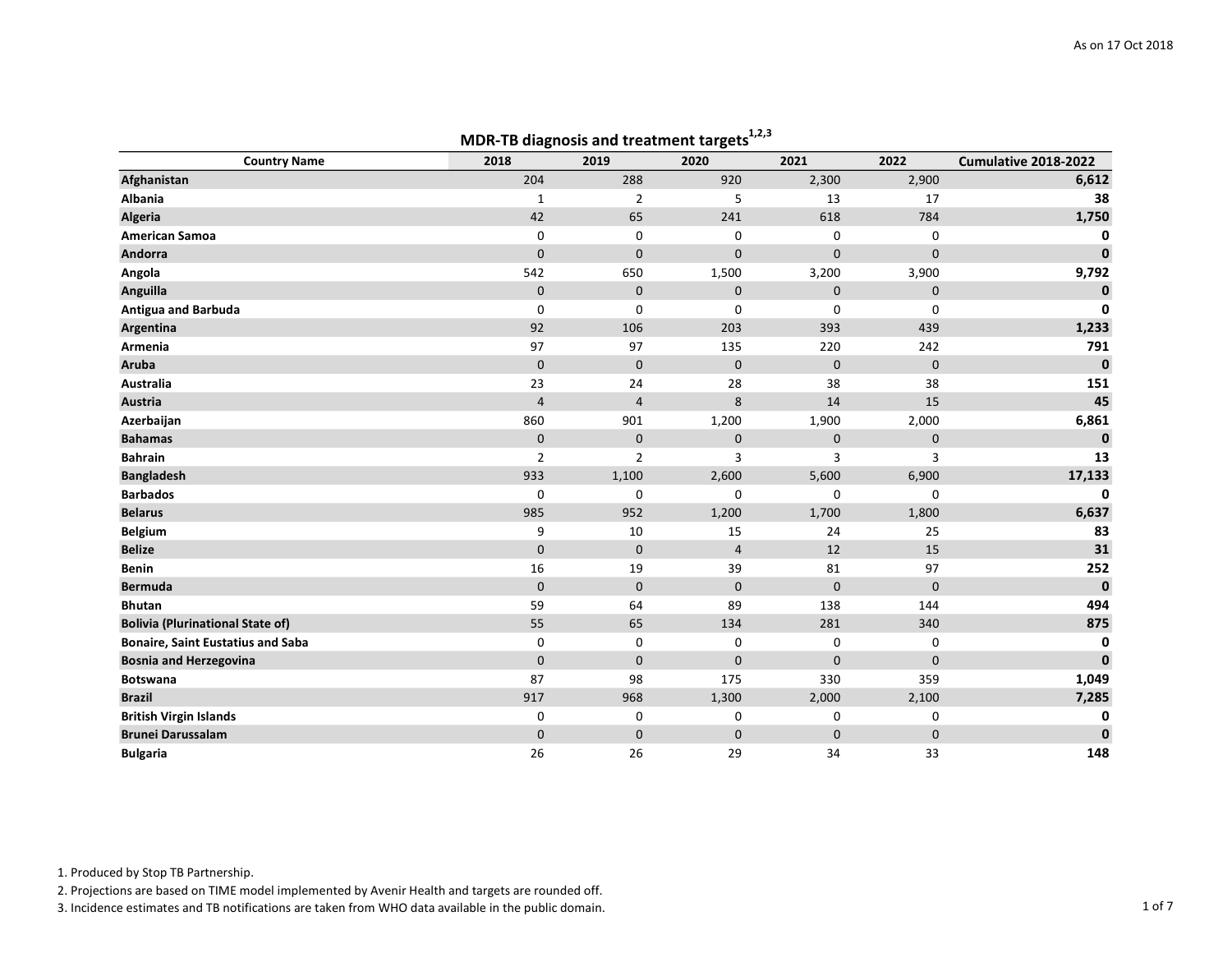|                                              |                | MDR-TB diagnosis and treatment targets |                |                |                |                      |
|----------------------------------------------|----------------|----------------------------------------|----------------|----------------|----------------|----------------------|
| <b>Country Name</b>                          | 2018           | 2019                                   | 2020           | 2021           | 2022           | Cumulative 2018-2022 |
| <b>Burkina Faso</b>                          | 58             | 65                                     | 123            | 247            | 295            | 788                  |
| <b>Burundi</b>                               | 51             | 61                                     | 139            | 304            | 372            | 927                  |
| <b>Cabo Verde</b>                            | $\overline{2}$ | 3                                      | 9              | 21             | 27             | 62                   |
| Cambodia                                     | 135            | 171                                    | 416            | 939            | 1,200          | 2,861                |
| Cameroon                                     | 138            | 180                                    | 499            | 1,200          | 1,500          | 3,517                |
| Canada                                       | 16             | 16                                     | 19             | 24             | 22             | 97                   |
| Cayman Islands                               | $\mathbf{0}$   | $\mathbf 0$                            | $\mathbf 0$    | $\mathbf 0$    | $\mathbf 0$    | $\mathbf 0$          |
| <b>Central African Republic</b>              | 86             | 89                                     | 106            | 144            | 148            | 573                  |
| Chad                                         | 50             | 72                                     | 240            | 600            | 758            | 1,720                |
| Chile                                        | 34             | 37                                     | 56             | 96             | 105            | 328                  |
| China                                        | 6,100          | 8,200                                  | 24,200         | 55,300         | 64,500         | 158,300              |
| China, Hong Kong SAR                         | 32             | 35                                     | 40             | 45             | 50             | 202                  |
| China, Macao SAR                             | 3              | 5                                      | 8              | 10             | 12             | 38                   |
| Colombia                                     | 192            | 205                                    | 302            | 509            | 572            | 1,780                |
| <b>Comoros</b>                               | $\mathbf{1}$   | $\overline{2}$                         | $\overline{7}$ | 19             | 24             | 53                   |
| Congo                                        | 29             | 48                                     | 185            | 478            | 609            | 1,349                |
| <b>Cook Islands</b>                          | $\mathbf 0$    | $\mathbf{0}$                           | $\mathbf 0$    | $\mathsf{O}$   | $\mathbf 0$    | $\mathbf 0$          |
| <b>Costa Rica</b>                            | 4              | 4                                      | 5              | $\overline{7}$ | $\overline{7}$ | 27                   |
| Côte d'Ivoire                                | 321            | 380                                    | 819            | 1,800          | 2,100          | 5,420                |
| Croatia                                      | 0              | 0                                      | $\mathbf 0$    | 0              | $\mathbf 0$    | 0                    |
| Cuba                                         | 9              | 10                                     | 14             | 21             | 22             | 76                   |
| Curaçao                                      | 0              | 0                                      | 0              | 0              | $\mathbf 0$    | $\mathbf 0$          |
| <b>Cyprus</b>                                | $\mathbf 0$    | $\mathbf 0$                            | $\mathbf 0$    | $\mathbf 0$    | $\mathbf 0$    | $\mathbf 0$          |
| <b>Czech Republic</b>                        | 4              | $\overline{4}$                         | 8              | 14             | 15             | 45                   |
| <b>Democratic People's Republic of Korea</b> | 1,600          | 1,800                                  | 2,700          | 4,500          | 4,800          | 15,400               |
| <b>Democratic Republic of the Congo</b>      | 854            | 1,100                                  | 2,700          | 6,100          | 7,500          | 18,254               |
| <b>Denmark</b>                               | $\mathbf 0$    | $\mathbf 0$                            | $\mathbf 0$    | $\mathbf 0$    | $\mathbf 0$    | $\mathbf{0}$         |
| Djibouti                                     | 72             | 76                                     | 85             | 110            | 105            | 448                  |
| <b>Dominica</b>                              | $\mathbf{0}$   | $\mathbf 0$                            | $\mathbf 0$    | $\mathbf 0$    | $\mathbf 0$    | $\mathbf{0}$         |
| <b>Dominican Republic</b>                    | 104            | 108                                    | 127            | 172            | 168            | 679                  |
| <b>Ecuador</b>                               | 223            | 223                                    | 223            | 223            | 223            | 1,115                |
| Egypt                                        | 130            | 195                                    | 686            | 1,700          | 2,200          | 4,911                |

#### MDR-TB diagnosis and treatment targets<sup>1,2,3</sup>

1. Produced by Stop TB Partnership.

2. Projections are based on TIME model implemented by Avenir Health and targets are rounded off.

3. Incidence estimates and TB notifications are taken from WHO data available in the public domain. 2 of 7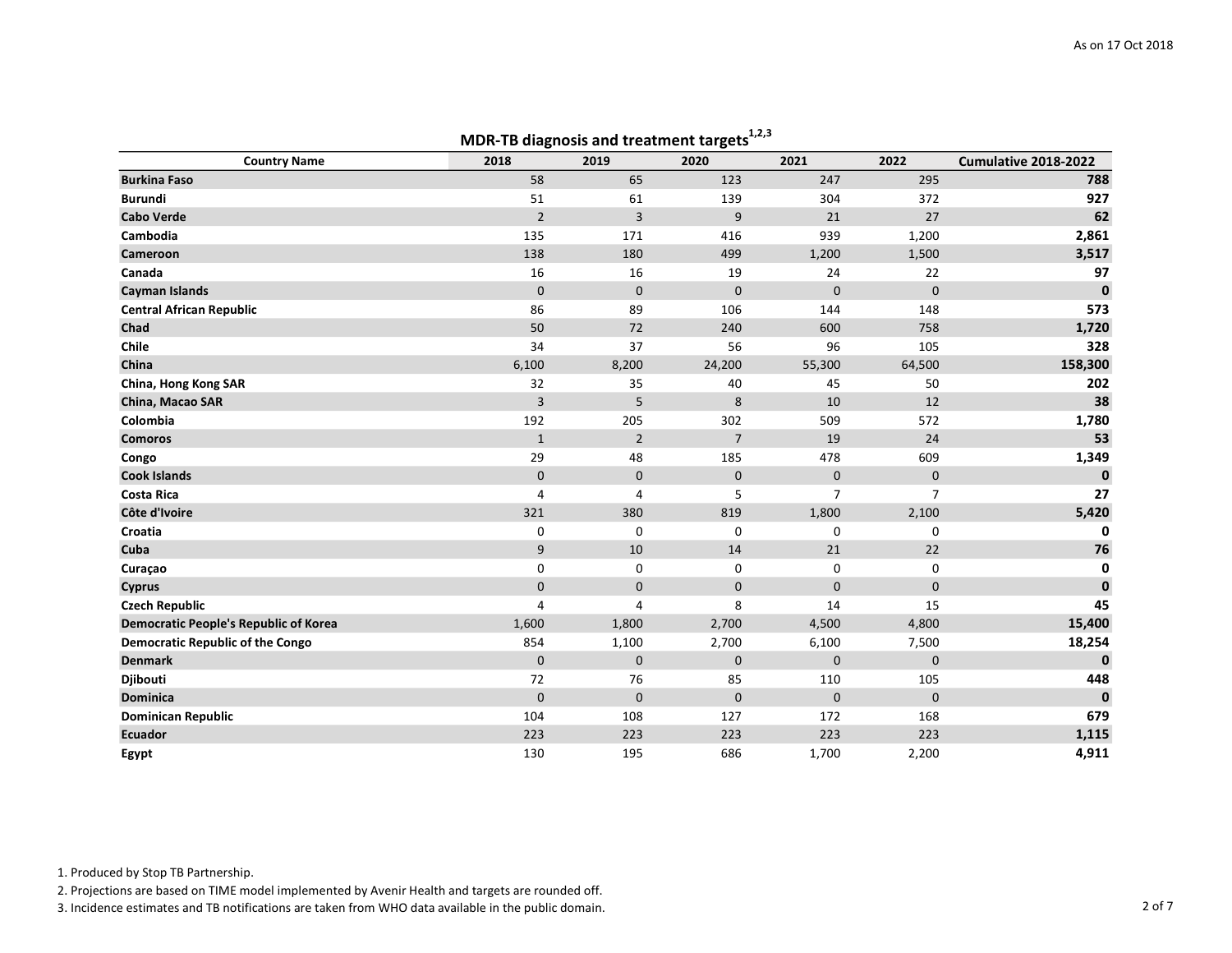|                            |                         | MDR-TD alagnosis and treatment targets |                |                         |                |                      |
|----------------------------|-------------------------|----------------------------------------|----------------|-------------------------|----------------|----------------------|
| <b>Country Name</b>        | 2018                    | 2019                                   | 2020           | 2021                    | 2022           | Cumulative 2018-2022 |
| <b>El Salvador</b>         | 16                      | 20                                     | 45             | 99                      | 121            | 301                  |
| <b>Equatorial Guinea</b>   | 31                      | 34                                     | 51             | 89                      | 101            | 306                  |
| <b>Eritrea</b>             | 23                      | 25                                     | 38             | 65                      | 71             | 222                  |
| Estonia                    | 33                      | 32                                     | 38             | 54                      | 57             | 214                  |
| Eswatini                   | 174                     | 177                                    | 199            | 266                     | 262            | 1,078                |
| Ethiopia                   | 691                     | 844                                    | 2,000          | 4,500                   | 5,500          | 13,535               |
| Fiji                       | $\mathbf{1}$            | $1\,$                                  | $\overline{2}$ | $\overline{4}$          | $\overline{4}$ | 12                   |
| Finland                    | 5                       | 5                                      | $\overline{7}$ | 11                      | $11\,$         | 39                   |
| <b>France</b>              | 79                      | 79                                     | $80\,$         | 81                      | 75             | 394                  |
| <b>French Polynesia</b>    | $\mathbf{2}$            | $\overline{2}$                         | $\overline{2}$ | $\mathbf 1$             | $\mathbf 1$    | 8                    |
| Gabon                      | 16                      | 29                                     | 129            | 343                     | 438            | 955                  |
| Gambia                     | 9                       | 12                                     | 36             | 88                      | 110            | 255                  |
| Georgia                    | 302                     | 299                                    | 374            | 539                     | 561            | 2,075                |
| Germany                    | $\Omega$                | 0                                      | $\mathbf 0$    | $\mathbf 0$             | 0              | $\mathbf{0}$         |
| Ghana                      | 114                     | 142                                    | 353            | 803                     | 991            | 2,403                |
| Greece                     | 0                       | 0                                      | 0              | 0                       | 0              | 0                    |
| Greenland                  | $\mathbf{1}$            | $\overline{2}$                         | $\overline{2}$ | $\mathbf{1}$            | $\mathbf{1}$   | $\overline{7}$       |
| Grenada                    | 0                       | 0                                      | 0              | 0                       | 0              | $\mathbf 0$          |
| Guam                       | $\overline{\mathbf{3}}$ | 3                                      | $\overline{4}$ | $\overline{\mathbf{4}}$ | 5              | 19                   |
| Guatemala                  | 62                      | 64                                     | 79             | 110                     | 114            | 429                  |
| Guinea                     | 169                     | 186                                    | 309            | 573                     | 666            | 1,903                |
| Guinea-Bissau              | 25                      | 31                                     | 70             | 155                     | 190            | 471                  |
| Guyana                     | 14                      | 15                                     | 19             | 27                      | 27             | 102                  |
| Haiti                      | 120                     | 134                                    | 236            | 456                     | 525            | 1,471                |
| <b>Honduras</b>            | 18                      | 21                                     | 41             | 85                      | 96             | 261                  |
| Hungary                    | 16                      | 15                                     | 15             | 18                      | 17             | 81                   |
| Iceland                    | $\mathbf 0$             | $\pmb{0}$                              | $\mathbf 0$    | $\mathbf 0$             | $\mathbf 0$    | $\pmb{0}$            |
| India                      | 36,200                  | 39,700                                 | 66,100         | 122,300                 | 142,300        | 406,600              |
| Indonesia                  | 3,100                   | 3,700                                  | 8,600          | 19,000                  | 23,200         | 57,600               |
| Iran (Islamic Republic of) | 45                      | 51                                     | 85             | 150                     | 164            | 495                  |
| Iraq                       | 101                     | 109                                    | 174            | 311                     | 358            | 1,053                |
| Ireland                    | 4                       | 4                                      | 4              | 4                       | 4              | 20                   |

# MDR-TB diagnosis and treatment targets $1,2,3$

1. Produced by Stop TB Partnership.

2. Projections are based on TIME model implemented by Avenir Health and targets are rounded off.

3. Incidence estimates and TB notifications are taken from WHO data available in the public domain.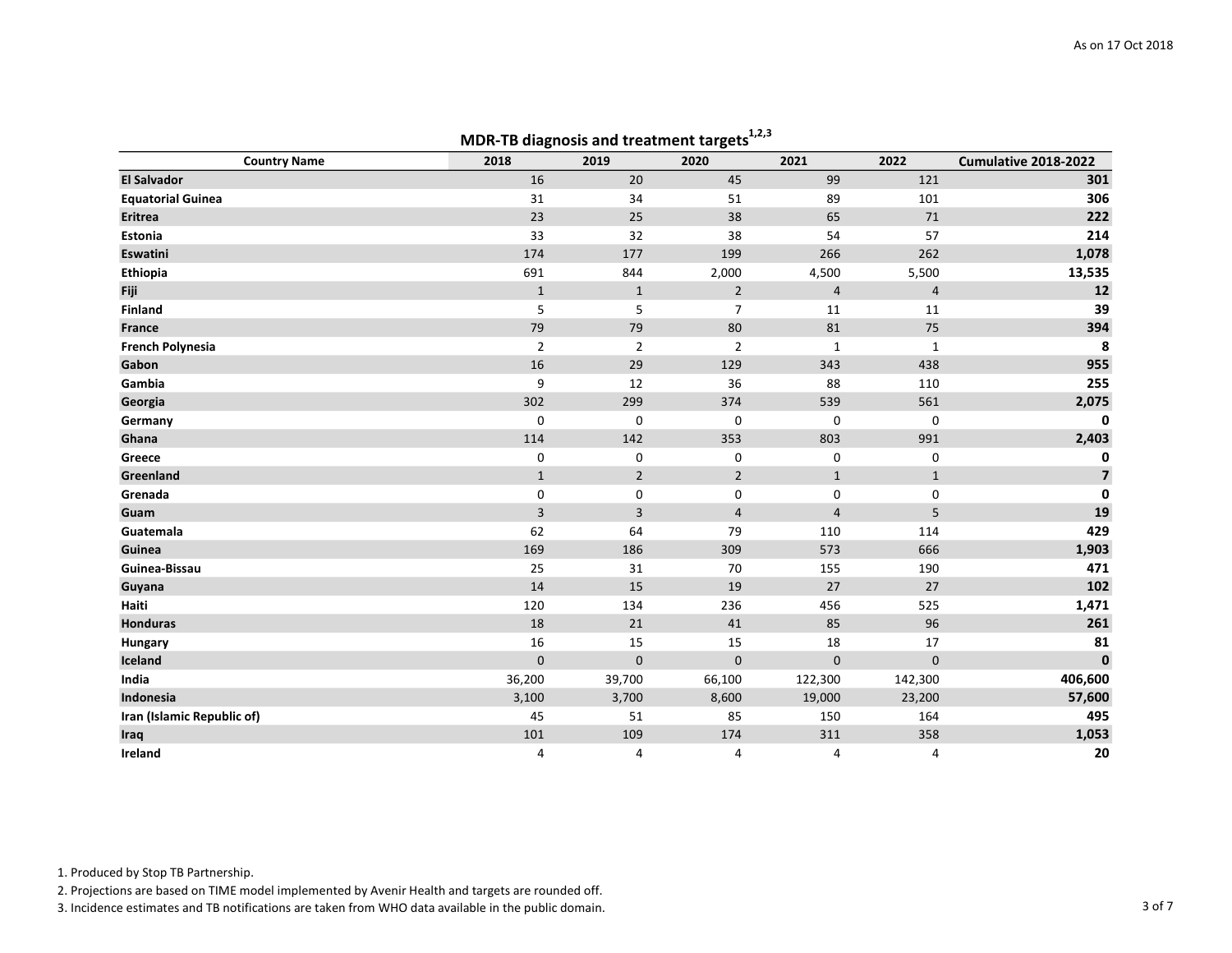|                                  |                | ividR-TD diagnosis and treatment targets |                |                         |                |                      |
|----------------------------------|----------------|------------------------------------------|----------------|-------------------------|----------------|----------------------|
| <b>Country Name</b>              | 2018           | 2019                                     | 2020           | 2021                    | 2022           | Cumulative 2018-2022 |
| Israel                           | $\overline{7}$ | $\overline{7}$                           | 8              | 12                      | 12             | 46                   |
| Italy                            | 0              | 0                                        | 0              | 0                       | 0              | 0                    |
| Jamaica                          | $\mathbf{0}$   | $\mathbf 0$                              | $\mathbf{1}$   | $\overline{2}$          | 3              | $\boldsymbol{6}$     |
| Japan                            | 77             | 93                                       | 199            | 405                     | 458            | 1,232                |
| Jordan                           | 10             | 20                                       | 30             | 40                      | 45             | 145                  |
| Kazakhstan                       | 4,600          | 4,100                                    | 4,500          | 5,800                   | 5,700          | 24,700               |
| Kenya                            | 395            | 471                                      | 1,000          | 2,300                   | 2,800          | 6,966                |
| Kiribati                         | 3              | 3                                        | 5              | 10                      | 10             | 31                   |
| <b>Kuwait</b>                    | $\overline{7}$ | 10                                       | 15             | 18                      | 20             | 70                   |
| Kyrgyzstan                       | 1,200          | 1,300                                    | 2,000          | 3,500                   | 4,000          | 12,000               |
| Lao People's Democratic Republic | 34             | 39                                       | 72             | 142                     | 168            | 455                  |
| Latvia                           | 25             | 23                                       | 32             | 51                      | 56             | 187                  |
| Lebanon                          | $\overline{7}$ | 9                                        | 10             | 12                      | 14             | 52                   |
| Lesotho                          | 144            | 182                                      | 414            | 905                     | 1,100          | 2,745                |
| Liberia                          | 56             | 66                                       | 147            | 320                     | 391            | 980                  |
| Libya                            | 10             | 30                                       | 50             | 70                      | 90             | 250                  |
| Lithuania                        | 256            | 256                                      | 283            | 330                     | 325            | 1,450                |
| Luxembourg                       | $\mathbf{1}$   | 1                                        | $\mathbf{1}$   | $\mathbf{1}$            | $\mathbf{1}$   | 5                    |
| Madagascar                       | 19             | 32                                       | 132            | 344                     | 439            | 966                  |
| Malawi                           | 59             | 68                                       | 135            | 276                     | 331            | 869                  |
| Malaysia                         | 98             | 113                                      | 228            | 461                     | 519            | 1,419                |
| <b>Maldives</b>                  | $\mathbf{1}$   | $\mathbf{1}$                             | $\overline{2}$ | 3                       | 3              | 10                   |
| Mali                             | 35             | 44                                       | 116            | 270                     | 336            | 801                  |
| Malta                            | 0              | 0                                        | 0              | 0                       | 0              | $\mathbf 0$          |
| <b>Marshall Islands</b>          | $\mathbf 0$    | $\mathbf 0$                              | $\mathbf 0$    | $\pmb{0}$               | $\mathbf 0$    | $\mathbf{0}$         |
| Mauritania                       | 20             | 24                                       | 50             | 107                     | 130            | 331                  |
| <b>Mauritius</b>                 | $\overline{2}$ | $\overline{2}$                           | $\overline{2}$ | 3                       | $\overline{3}$ | 12                   |
| <b>Mexico</b>                    | 205            | 230                                      | 419            | 821                     | 973            | 2,648                |
| Micronesia (Federated States of) | $\mathbf{1}$   | $\mathbf{1}$                             | $\overline{2}$ | $\overline{\mathbf{4}}$ | $\overline{4}$ | 12                   |
| Monaco                           | $\mathbf 0$    | $\mathsf 0$                              | 0              | $\mathbf 0$             | $\mathbf 0$    | $\mathbf 0$          |
| Mongolia                         | 217            | 224                                      | 278            | 375                     | 363            | 1,457                |
| Montenegro                       | 0              | 0                                        | 0              | 0                       | 0              | $\mathbf 0$          |

### MDR-TR diagnosis and treatment targets<sup>1,2,3</sup>

1. Produced by Stop TB Partnership.

2. Projections are based on TIME model implemented by Avenir Health and targets are rounded off.

3. Incidence estimates and TB notifications are taken from WHO data available in the public domain. 4 of 7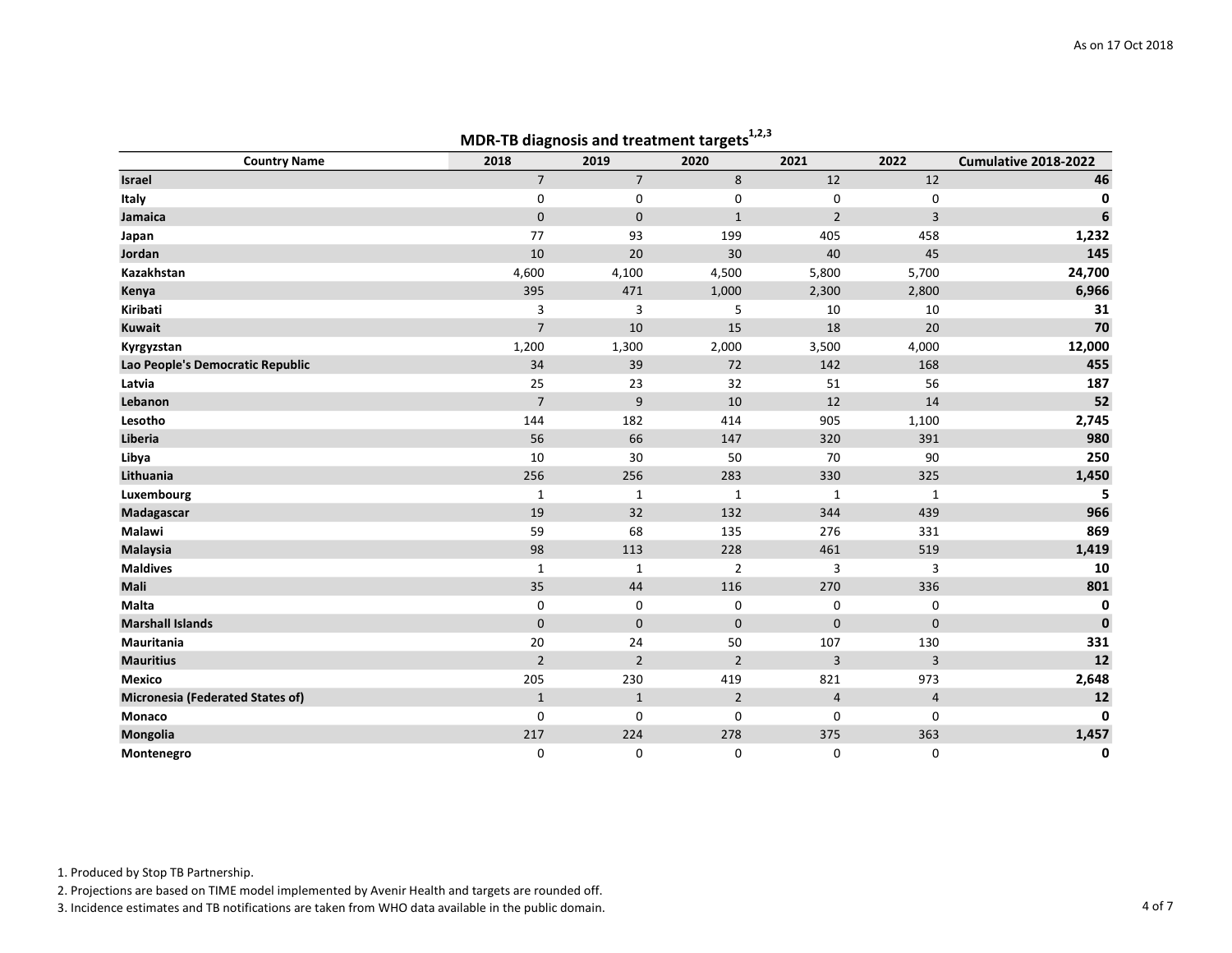|                                 |              | iviDR-TD diagnosis and treatment targets |                |                |                |                      |
|---------------------------------|--------------|------------------------------------------|----------------|----------------|----------------|----------------------|
| <b>Country Name</b>             | 2018         | 2019                                     | 2020           | 2021           | 2022           | Cumulative 2018-2022 |
| <b>Montserrat</b>               | $\mathbf{0}$ | $\mathbf{0}$                             | $\mathbf 0$    | $\mathbf 0$    | $\mathbf{0}$   | $\mathbf 0$          |
| Morocco                         | 218          | 229                                      | 311            | 467            | 474            | 1,699                |
| Mozambique                      | 843          | 1,100                                    | 3,000          | 7,000          | 8,800          | 20,743               |
| Myanmar                         | 2,700        | 3,300                                    | 7,400          | 16,300         | 20,000         | 49,700               |
| <b>Namibia</b>                  | 386          | 414                                      | 559            | 812            | 820            | 2,991                |
| <b>Nauru</b>                    | 0            | 0                                        | 0              | 0              | 0              | 0                    |
| <b>Nepal</b>                    | 430          | 468                                      | 739            | 1,300          | 1,500          | 4,437                |
| <b>Netherlands</b>              | 11           | 11                                       | 13             | 16             | 15             | 66                   |
| <b>New Caledonia</b>            | $\mathbf{1}$ | $\mathbf{1}$                             | $\overline{2}$ | $\overline{2}$ | $\overline{2}$ | $\pmb{8}$            |
| <b>New Zealand</b>              | 0            | 0                                        | 0              | 0              | 0              | $\mathbf 0$          |
| Nicaragua                       | 35           | 36                                       | 37             | 36             | 34             | 178                  |
| <b>Niger</b>                    | 73           | 90                                       | 216            | 487            | 599            | 1,465                |
| <b>Nigeria</b>                  | 2,000        | 3,500                                    | 8,700          | 19,200         | 23,600         | 57,000               |
| <b>Niue</b>                     | 0            | 0                                        | 0              | 0              | 0              | 0                    |
| <b>Northern Mariana Islands</b> | $\mathbf 0$  | $\mathbf 0$                              | $\pmb{0}$      | $\mathbf 0$    | $\pmb{0}$      | $\mathbf 0$          |
| Norway                          | 10           | 9                                        | 9              | 9              | 8              | 45                   |
| Oman                            | $\mathbf 0$  | $\mathbf 0$                              | $\mathbf 0$    | 0              | $\mathbf 0$    | $\pmb{0}$            |
| Pakistan                        | 3,100        | 3,800                                    | 9,500          | 21,800         | 26,900         | 65,100               |
| Palau                           | $\mathbf 0$  | $\mathbf 0$                              | $\mathbf 0$    | $\pmb{0}$      | $\pmb{0}$      | $\mathbf{0}$         |
| Panama                          | 50           | 51                                       | 59             | 77             | 77             | 314                  |
| Papua New Guinea                | 312          | 364                                      | 755            | 1,600          | 1,900          | 4,931                |
| Paraguay                        | 9            | 11                                       | 25             | 55             | 64             | 164                  |
| Peru                            | 1,500        | 1,500                                    | 2,100          | 3,200          | 3,300          | 11,600               |
| Philippines                     | 5,500        | 6,200                                    | 11,500         | 22,800         | 27,100         | 73,100               |
| Poland                          | 44           | 43                                       | 52             | 74             | 74             | 287                  |
| Portugal                        | 10           | 10                                       | 13             | 19             | 20             | 72                   |
| <b>Puerto Rico</b>              | $\mathbf 0$  | $\mathbf 0$                              | $\mathbf 0$    | $\mathbf 0$    | $\mathbf 0$    | $\mathbf{0}$         |
| Qatar                           | 8            | 9                                        | 10             | 11             | 12             | 50                   |
| <b>Republic of Korea</b>        | 788          | 751                                      | 928            | 1,300          | 1,300          | 5,067                |
| <b>Republic of Moldova</b>      | 902          | 885                                      | 1,100          | 1,600          | 1,700          | 6,187                |
| Romania                         | 384          | 386                                      | 459            | 613            | 618            | 2,460                |
| <b>Russian Federation</b>       | 21,700       | 22,200                                   | 29,500         | 45,100         | 48,500         | 167,000              |

#### MDR-TR diagnosis and treatment targets<sup>1,2,3</sup>

1. Produced by Stop TB Partnership.

2. Projections are based on TIME model implemented by Avenir Health and targets are rounded off.

3. Incidence estimates and TB notifications are taken from WHO data available in the public domain. 5 of 7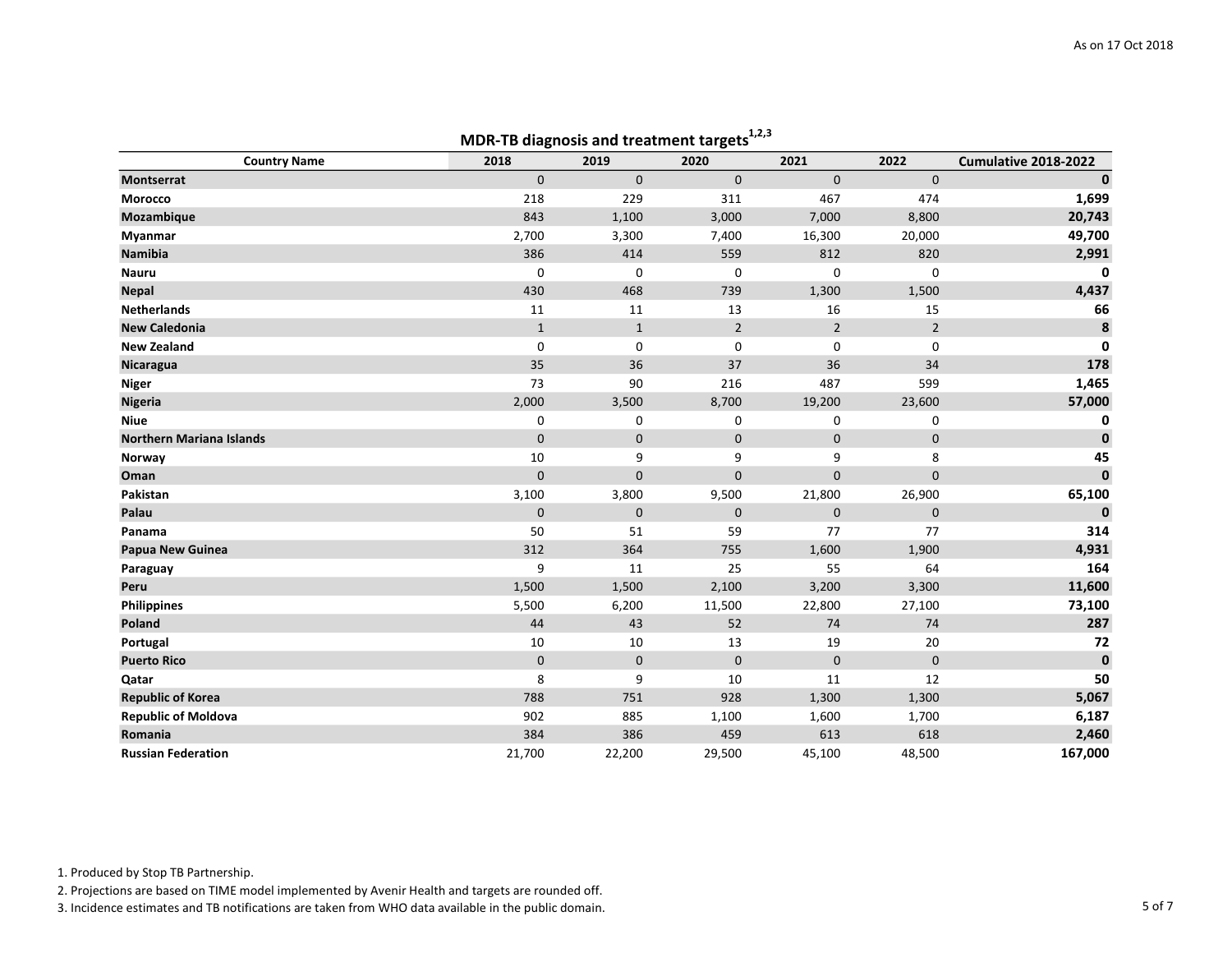|                                           |              | MDR-TD diagnosis and treatment targets |              |             |              |                      |
|-------------------------------------------|--------------|----------------------------------------|--------------|-------------|--------------|----------------------|
| <b>Country Name</b>                       | 2018         | 2019                                   | 2020         | 2021        | 2022         | Cumulative 2018-2022 |
| Rwanda                                    | 77           | 80                                     | 99           | 140         | 146          | 542                  |
| <b>Saint Kitts and Nevis</b>              | 0            | 0                                      | 0            | 0           | 0            | 0                    |
| <b>Saint Lucia</b>                        | $\mathbf 0$  | $\mathbf 0$                            | $\mathbf 0$  | $\mathbf 0$ | $\mathbf 0$  | 0                    |
| <b>Saint Vincent and the Grenadines</b>   | 0            | 0                                      | 0            | 0           | 0            | 0                    |
| Samoa                                     | $\mathbf{0}$ | $\mathbf{0}$                           | $\mathbf{0}$ | $\mathbf 0$ | $\mathbf{0}$ | $\mathbf{0}$         |
| <b>San Marino</b>                         | 0            | 0                                      | 0            | 0           | $\mathbf 0$  | 0                    |
| <b>Sao Tome and Principe</b>              | 3            | $\overline{4}$                         | 9            | 19          | 22           | 57                   |
| Saudi Arabia                              | 20           | 30                                     | 50           | 70          | 100          | 270                  |
| Senegal                                   | 42           | 49                                     | 98           | 202         | 243          | 634                  |
| Serbia                                    | 6            | $\overline{7}$                         | 10           | 18          | 20           | 61                   |
| Serbia & Montenegro                       | $\mathbf 0$  | $\mathbf 0$                            | $\pmb{0}$    | $\pmb{0}$   | $\mathbf 0$  | $\mathbf 0$          |
| <b>Seychelles</b>                         | $\Omega$     | $\mathbf 0$                            | 0            | $\mathbf 0$ | $\mathbf 0$  | $\mathbf 0$          |
| Sierra Leone                              | 105          | 123                                    | 259          | 548         | 664          | 1,699                |
| Singapore                                 | 18           | 19                                     | 28           | 44          | 46           | 155                  |
| <b>Sint Maarten (Dutch part)</b>          | $\mathbf{1}$ | $\mathbf{1}$                           | $\mathbf 0$  | $\mathbf 0$ | $\mathbf 0$  | $\overline{2}$       |
| Slovakia                                  | 7            | 6                                      | 7            | 10          | 10           | 40                   |
| Slovenia                                  | $\mathbf{0}$ | $\mathbf{0}$                           | $\mathbf 0$  | $\mathbf 0$ | $\mathbf{0}$ | $\mathbf 0$          |
| <b>Solomon Islands</b>                    | $\Omega$     | 0                                      | 3            | 9           | 11           | 23                   |
| Somalia                                   | 273          | 338                                    | 829          | 1,900       | 2,300        | 5,640                |
| <b>South Africa</b>                       | 9,600        | 10,100                                 | 11,100       | 12,100      | 11,100       | 54,000               |
| <b>South Sudan</b>                        | 13           | 33                                     | 180          | 495         | 638          | 1,359                |
| Spain                                     | $\mathbf 0$  | 0                                      | 0            | 0           | $\mathbf 0$  | 0                    |
| Sri Lanka                                 | 22           | 24                                     | 41           | 76          | 88           | 251                  |
| Sudan                                     | 104          | 139                                    | 401          | 959         | 1,200        | 2,803                |
| <b>Suriname</b>                           | $\mathbf 0$  | $\mathbf 0$                            | 3            | 9           | 10           | 22                   |
| Sweden                                    | 10           | 10                                     | 11           | 13          | 13           | 57                   |
| Switzerland                               | 18           | 19                                     | 24           | 32          | 31           | 124                  |
| <b>Syrian Arab Republic</b>               | 10           | 19                                     | 93           | 243         | 291          | 656                  |
| Tajikistan                                | 550          | 607                                    | 1,000        | 1,900       | 2,200        | 6,257                |
| <b>Thailand</b>                           | 858          | 958                                    | 1,700        | 3,300       | 3,900        | 10,716               |
| The Former Yugoslav Republic of Macedonia | $\mathbf 0$  | $\mathbf 0$                            | $\mathbf 0$  | $\mathbf 0$ | $\mathbf 0$  | $\mathbf{0}$         |
| <b>Timor-Leste</b>                        | 5            | 13                                     | 78           | 216         | 279          | 591                  |

#### MDR-TR diagnosis and treatment targets<sup>1,2,3</sup>

1. Produced by Stop TB Partnership.

2. Projections are based on TIME model implemented by Avenir Health and targets are rounded off.

3. Incidence estimates and TB notifications are taken from WHO data available in the public domain. 6 of 7